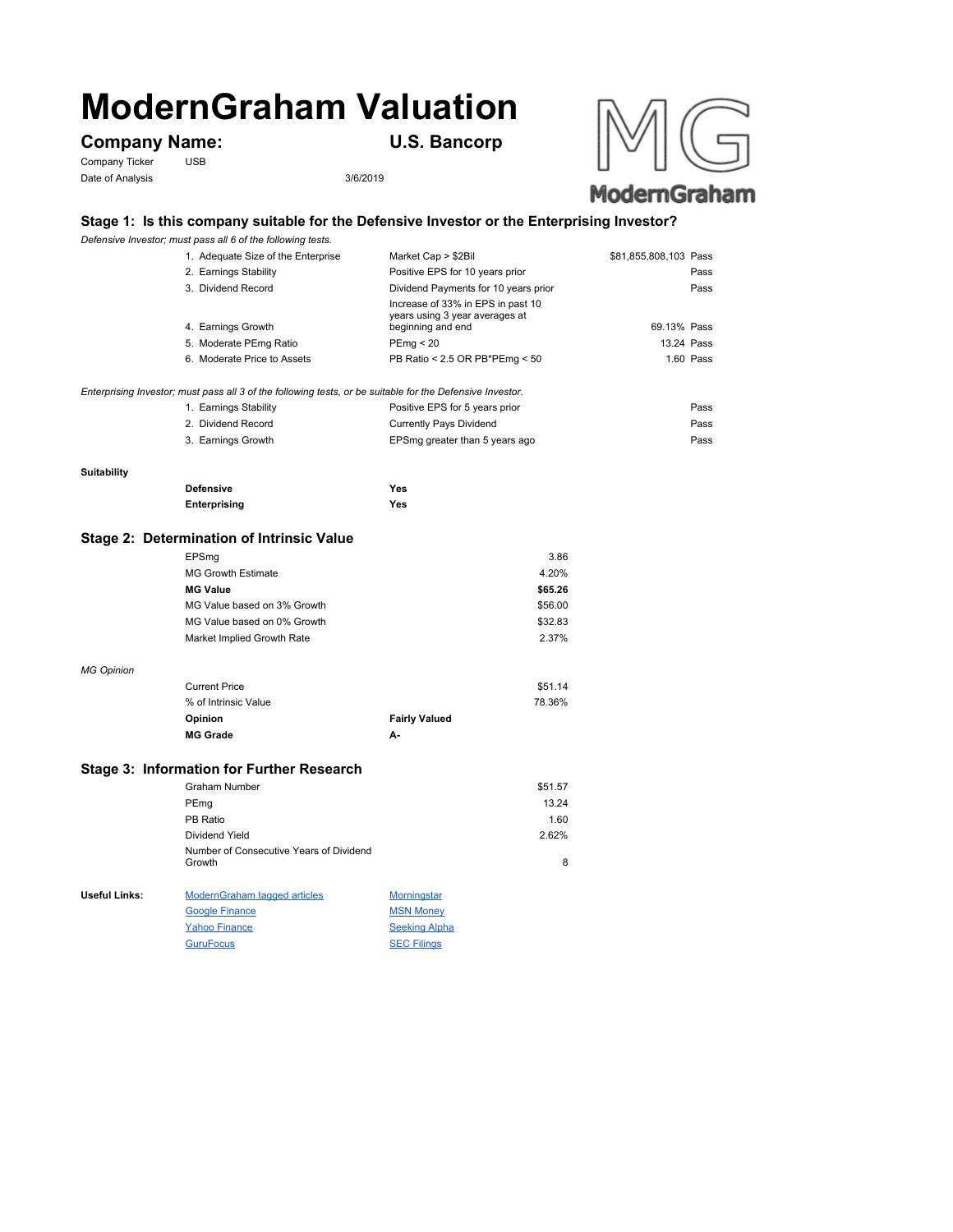| <b>EPS History</b> |        | <b>EPSmg History</b>                 |                   |
|--------------------|--------|--------------------------------------|-------------------|
| Next Fiscal Year   |        |                                      |                   |
| Estimate           |        | \$4.24 Next Fiscal Year Estimate     | \$3.86            |
| Dec2018            | \$4.14 | Dec2018                              | \$3.59            |
| Dec2017            | \$3.51 | Dec2017                              | \$3.28            |
| Dec2016            | \$3.24 | Dec2016                              | \$3.13            |
| Dec2015            | \$3.16 | Dec2015                              | \$3.02            |
| Dec2014            | \$3.08 | Dec2014                              | \$2.84            |
| Dec2013            | \$3.00 | Dec2013                              | \$2.54            |
| Dec2012            | \$2.84 | Dec2012                              | \$2.19            |
| Dec2011            | \$2.46 | Dec2011                              | \$1.85            |
| Dec2010            | \$1.73 | Dec2010                              | \$1.66            |
| Dec2009            | \$0.97 | Dec2009                              | \$1.75            |
| Dec2008            | \$1.61 | Dec2008                              | \$2.17            |
| Dec2007            | \$2.43 | Dec2007                              | \$2.41            |
| Dec2006            | \$2.61 | Dec2006                              | \$2.32            |
| Dec2005            | \$2.42 | Dec2005                              | \$2.05            |
| Dec2004            | \$2.18 | Dec2004                              | \$1.79            |
| Dec2003            | \$1.93 | Dec2003                              | \$1.60            |
| Dec2002            |        | \$1.65 Balance Sheet Information     | 12/1/2018         |
|                    |        | Long-Term Debt & Capital Lease       |                   |
| Dec2001            |        | \$0.88 Obligation                    | \$41,340,000,000  |
| Dec2000            |        | \$1.50 Total Assets                  | \$467,374,000,000 |
| Dec1999            |        | \$2.06 Intangible Assets             | \$12,761,000,000  |
|                    |        | <b>Total Liabilities</b>             | \$415,717,000,000 |
|                    |        | Shares Outstanding (Diluted Average) | 1,617,000,000     |